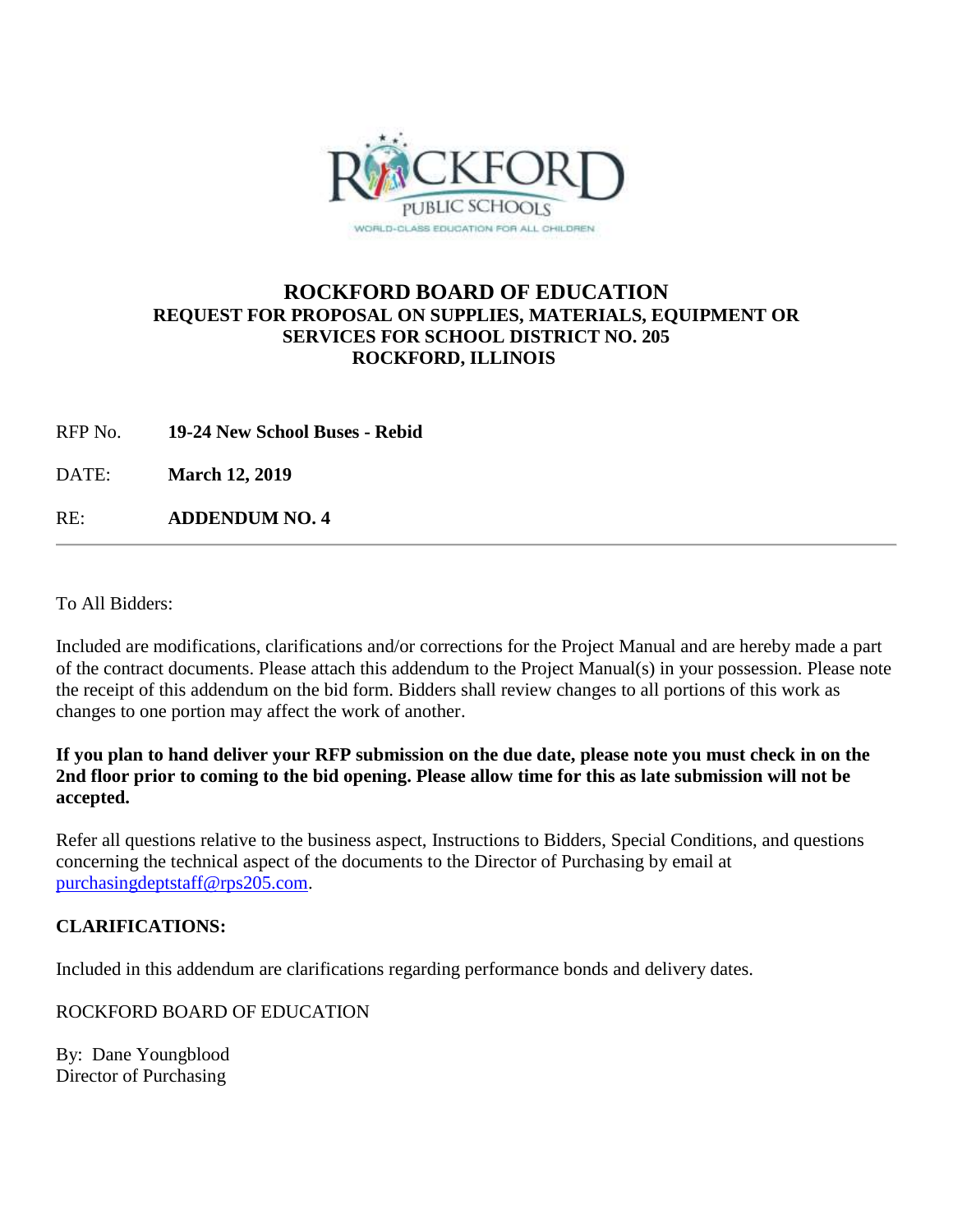## **CLARIFICATIONS**

- 1. A performance bond will not be required for this Request for Proposal (RFP). Please see the revised checklist at the end of this document.
- 2. Please include alternate delivery dates in your RFP if you cannot make the August 15, 2019 delivery date in the specifications. Alternative delivery dates will be factored into our evaluation of proposals.